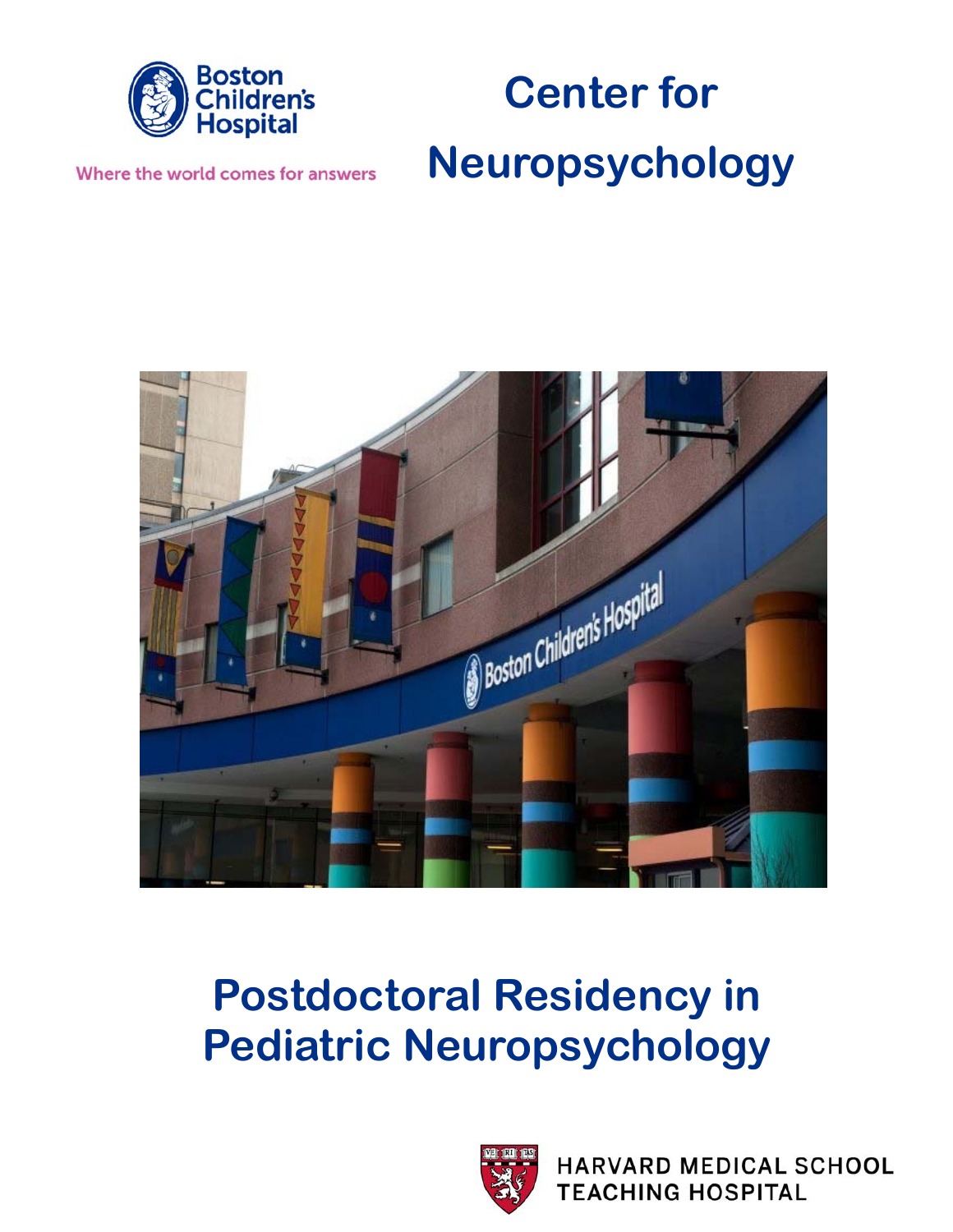## **Postdoctoral Residency in Neuropsychology**

Center for Neuropsychology

Application deadline: December 13, 2021 Start date: *September 1, 2022* 

## **Center for Neuropsychology**

Neuropsychology services at Boston Children's Hospital have been provided for more than forty years, developing from collaborations among the Departments of Psychiatry & Behavioral Sciences, Neurology, and Neurosurgery. These services were developed to meet the growing demand for more sophisticated assessments of children with known or suspected central nervous system injury or dysfunction. The Center for Neuropsychology currently brings together neuropsychology faculty from the Departments of Psychiatry, Neurology, Plastic Surgery, and Otolaryngology. The activities of the Center encompass clinical services, research, education/training, and advocacy in pediatric neuropsychology at Boston Children's Hospital. The work of the center is grounded in an innovative model of understanding brain-behavior relationships in the developing child. The theoretical framework is developmental – emphasizing the role of experience in building and sculpting the brain, the importance of context and relationships in providing critical experiences, the dynamic (interacting, re-organizing) nature of the brain's transactions with context, and the need to understand the processes involved in developmental trajectories and neurobehavioral outcomes.

Clinical and research efforts involve relationships with the Dana-Farber Cancer Institute, the Spina Bifida Center, the Division of Epilepsy and Neurophysiology, Neuroimmunology and Demyelinating and Related Disorders, Stroke and Cerebrovascular Center, Craniofacial Program, Deaf and Hard of Hearing Program, Infectious Disease, Inflammatory Bowel Disease Center, the Brain Injury Center, Neuroradiology, and Neurosurgery.

The Center for Neuropsychology at Boston Children's Hospital is committed to creating and providing a safe, supportive and inclusive learning environment to train competent, ethical, and culturally sensitive pediatric neuropsychologists who provide the highest quality of care to every patient and value scholarly inquiry, critical thinking and lifelong learning. We utilize the neurodevelopmental systems approach to guide fellows in creating comprehensive and personalized treatment plans for patients with a range of medical, neurological and developmental disorders, while taking into account individual and cultural diversity that includes, but is not limited to, age, race, ethnicity, sex, gender identity, sexual orientation, socioeconomic status, nationality, immigration status, ability and disability, physical characteristics, and, religious belief. We are committed to fostering an inclusive and supportive environment for both training and clinical care.

## **Boston Children's Hospital**

Boston Children's Hospital is a private, non-profit pediatric teaching hospital affiliated with Harvard Medical School. The mission of the hospital is to provide the highest quality health care, be the leading source of research and discovery, educate the next generation of leaders in child health and enhance the health and wellbeing of the children and families in our local community. As one of the largest pediatric medical centers in the United States, Boston Children's offers a complete range of health care services for children from birth through 21 years of age. Children's records approximately 25,000 inpatient admissions each year, and our more than 200 specialized clinical programs schedule more than 550,000 patient visits annually. The hospital's clinical staff includes approximately 1900 active medical and dental staff, as well as over 900 residents and fellows. Boston Children's is ranked first among children's hospitals in the nation according to the 2021-2022 edition of Best Children's Hospitals by U.S. News & World Report and ranks #1 in more specialties than any other pediatric hospital. Facts about Boston Children's and the hospital mission are available at www.childrenshospital.org.

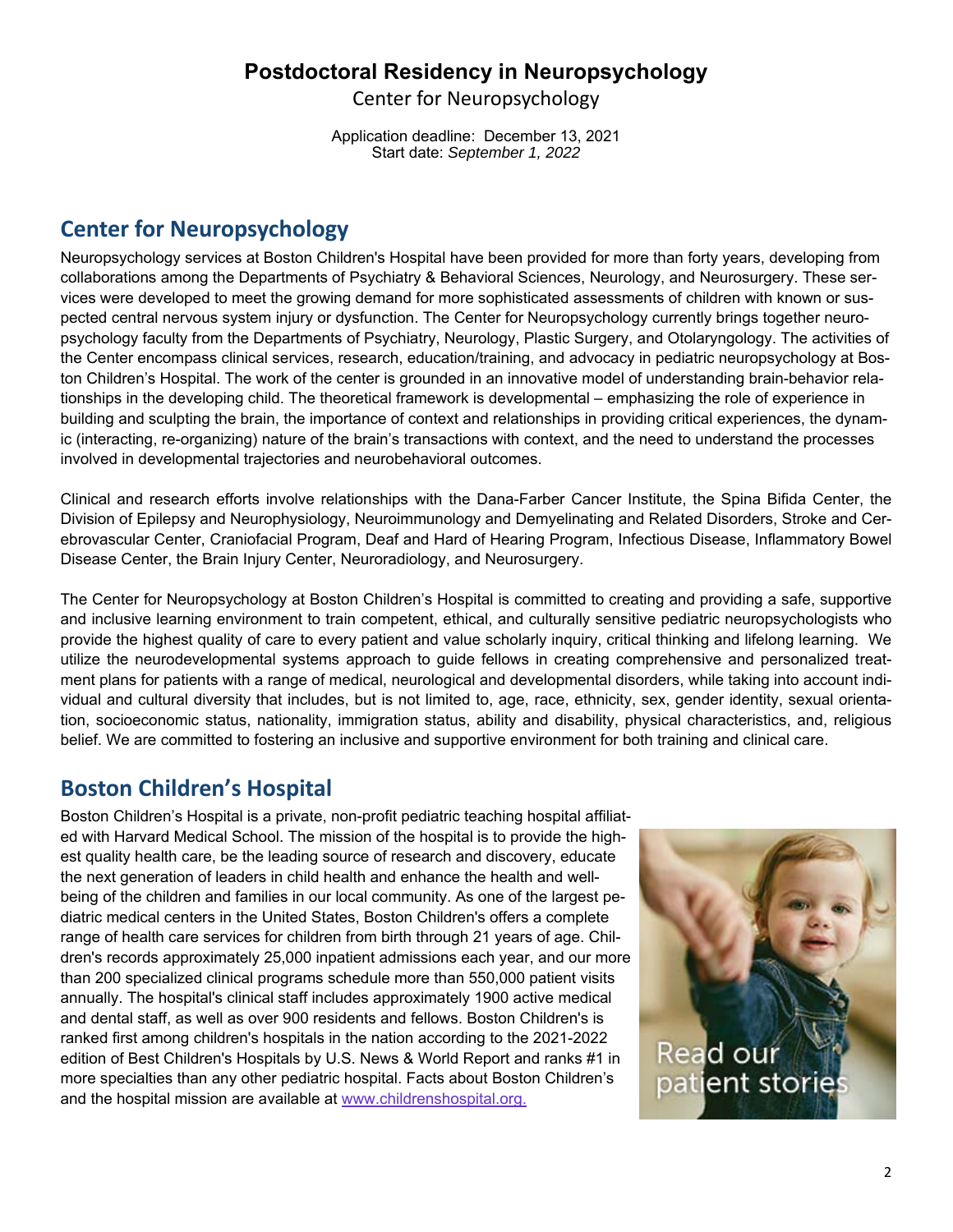Boston Children's is dedicated to creating a culture where all patients, families, clinicians, researchers, staff, and communities feel empowered and supported. We are committed to working together to support health equity and promote anti-racist practices.

Boston Children's is also home to the world's largest research enterprise based at a pediatric hospital and is the leading recipient of pediatric research funding from the National Institutes of Health. It is the primary pediatric teaching hospital for Harvard Medical School. Boston Children's treats more children with rare diseases and complex conditions than any other hospital.

The Boston Children's Neuroscience Program provides comprehensive, condition-specific care from a team of clinicians led by internationally known pediatric neurologists, neurosurgeons, psychiatrists and neuropsychologists. Children and teens with complex conditions involving the brain–such as epilepsy, brain tumors, brain injury, stroke, and vascular malformations–need a specialized team behind every treatment decision. Our multidisciplinary treatment centers combine the collective expertise of pediatric neurologists, neurosurgeons, neuroradiologists, oncologists, hematologists, psychiatrists, neuropsychologists, neurophysiologists, neurosciences nurses, rehabilitation specialists, and education and support specialists, to deliver the best outcomes and quality of life.

Boston Children's Hospital serves a widely diverse community. Integration of issues of diversity, inclusivity, intersectionality, and cultural identities is critical for quality care and is actively incorporated into clinical, research, and advocacy activities in the Center for Neuropsychology. Many of our interdisciplinary centers provide care not only for patients from the greater Boston area, but also for patients throughout the US and across the world. Patients seeking care thus come from a broad range of ethnic, socio-economic and language backgrounds. To provide equitable and appropriate care, neuropsychology clinicians (including fellows) work collaboratively with BCH Interpreter Services and Global Services. Further, our neuropsychology faculty has interests and experience in international settings (West Indies, Africa, Latin America) in service delivery, research and psychological instrument development.

## **Postdoctoral Residency in Pediatric Neuropsychology**

The Center for Neuropsychology offers a two-year, full-time fellowship which provides training in clinical neuropsychological assessment of children and clinical research in epilepsy, neuro-oncology, leukemia, learning disabilities/disorders, genetic disorders, spina bifida, craniofacial disorders, brain injuries, stroke and cerebrovascular disorders, and demyelinating disorders. The program is designed to conform to Houston Conference guidelines for training in neuropsychology and prepares candidates for board certification in clinical neuropsychology through ABPP/ABCN. The goal of our program is to prepare for independent specialty practice in pediatric neuropsychology.

## **Overall Program Goals**

- To train for competent, ethical, culturally sensitive, independent practice in the specialty of clinical neuropsychology focusing on the neuropsychology of the developing child.
- To teach a neurodevelopmental systems approach to neuropsychological assessment in the context of an advanced understanding of brainbehavior relationships that addresses:
	- the child as a whole
	- the child in context (social, familial, academic, cultural, societal)
	- the neural substrates of behavior
	- psychological processes
	- developmental change in brain and behavior.
- In the tradition of the scientist-practitioner model, to develop habits of scholarly inquiry, critical thinking, and life-long learning in the behavioral sciences as these apply to clinical practice, research investigation and ongoing professional development.
- To prepare residents for board certification in clinical neuropsychology by the American Board of Professional Psychology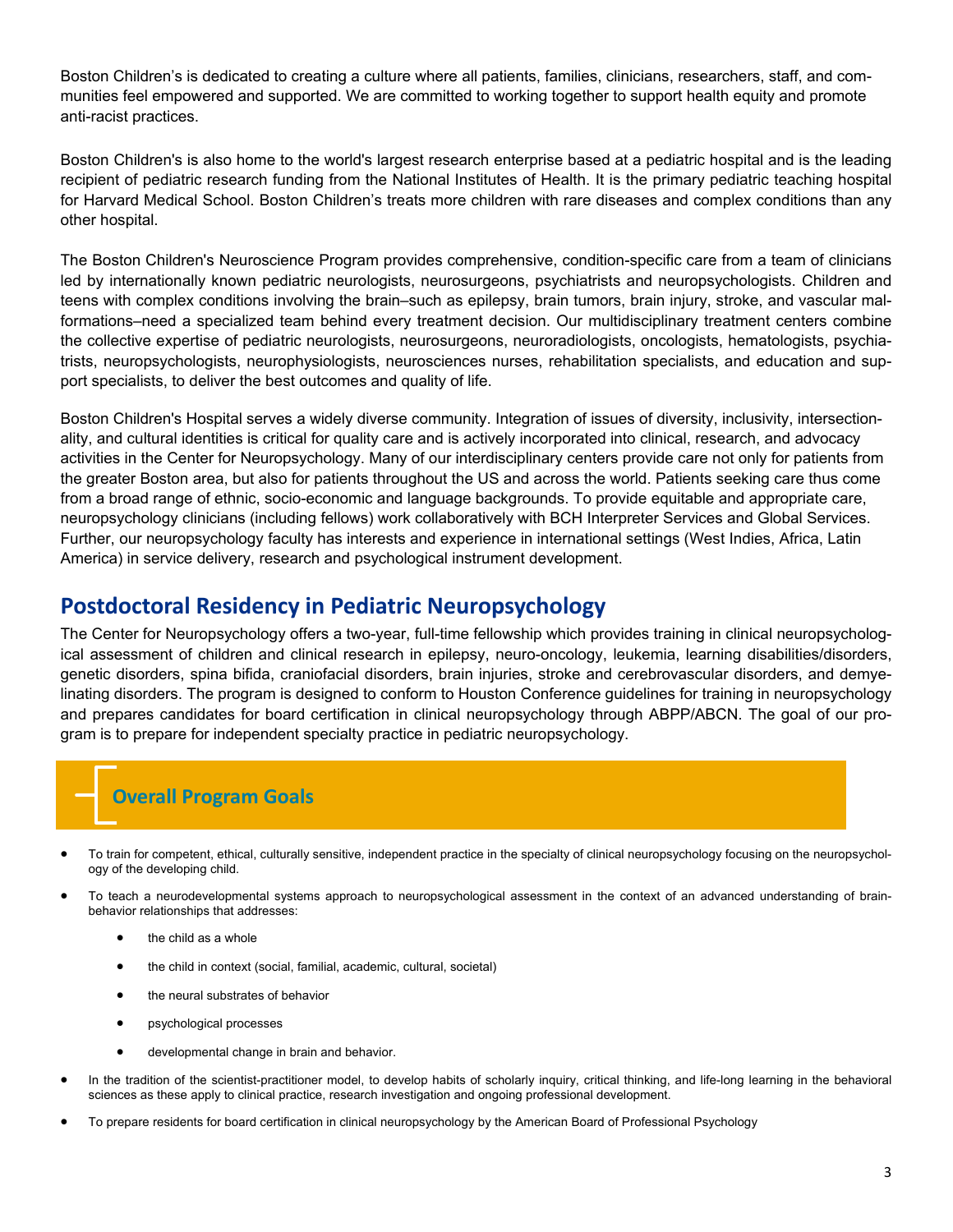## **Clinical Activities**

Postdoctoral fellows are involved in direct clinical service in the Center for Neuropsychology for approximately 50% of their time. Clinical service time is divided between specialized programs and general outpatient services. All fellows complete required core rotations and clinical time is typically allocated to two services at one time, except for Brain Injury Center inpatient consultations which fellows provide throughout the two years. Learning Disabilities Clinic and Psychology Intern Supervision are generally second year placements. In addition, elective rotations are available to work with different clinical populations and faculty members in their respective centers. Fellows may select one or two electives, contingent upon completion of core rotations and training goals. Core rotations change every six months; electives are shorter in duration. Fellows have the opportunity to work with different faculty members over the course of their training.

Fellows receive training in comprehensive neuropsychological evaluations with a range of children and young adults with medical, neurological and developmental conditions and disorders. Supervision in the planning of the evaluation, in test administration, in observation techniques, and in analysis/formulation and report preparation is provided by staff neuropsychologists. Targeted assessments and consultations are provided for specific populations in the inpatient and outpatient setting. Advanced consultation skills are developed in interdisciplinary team settings.

Fellows have opportunity to gain culturally-specific knowledge and skills by providing neuropsychology services in community and international service learning projects. Fellows can also gain experience in assessment of bilingual or non-English speaking patients through work with BCH Interpreter Services. More specialized training and supervision in working with Spanish-speaking populations can be provided by our two Latinx neuropsychologists.

## **Core Rotations**

General outpatient service: The Neuropsychology Program provides evaluation of children/adolescents with medical or neurological illnesses affecting the brain and development. Postdoctoral fellows perform general outpatient evaluations for a range of neurological/medical conditions including spina bifida, childhood leukemia and other non-CNS neoplasms, genetic disorders, sickle cell disease, cardiovascular disorders, metabolic disorders, organ transplants, and neurosurgical interventions, among others. Supervisor: Celiane Rey-Casserly, PhD, ABPP-CN

Epilepsy Center: Fellows assigned to the Epilepsy Center are responsible for evaluating children undergoing multidisciplinary work-ups for epilepsy surgery. Rotation involves consultation, assessment, and participation in multidisciplinary team. Fellows present their findings at the weekly Epilepsy Neurosurgery Rounds. Fellows are also involved in post-surgical evaluations, providing feedback to the medical team, parents and schools. Goals of this rotation include expanding knowledge base in the area of pediatric epilepsy, providing timely and tailored evaluations and consultations to the medical team, and developing consultation and communication skills in a fast-paced medical environment. Opportunities for participating in Wada procedures and cortical mapping are available. Second year fellows can attend Neurology Chief's Rounds and Neuropathology Rounds. Supervisors: Katrina Boyer, PhD, ABPP-CN and Clemente Vega, PsyD, ABPP-CN

Neuro-oncology: Fellows assigned to Neuro-oncology perform neuropsychological evaluations with children followed in the Dana-Farber Cancer Institute Brain Tumor Program. Responsibilities also include participation in weekly multidisciplinary case conferences and clinics as well as consultation with treatment teams. Fellows will work closely with clinicians from the School Liaison Program at the Dana-Farber Cancer Institute in the management of patients. Opportunities for developing school consultation skills through school observations and educational team meetings are available. Goals for the rotation include expanding knowledge of brain-behavior relationships, medical issues, and intervention management relevant in children with brain tumors, refining neuropsychological assessment and formulation skills, and development of multi-disciplinary consultation skills. Supervisors: Tanya Diver, PhD and Celiane Rey-Casserly, PhD, ABPP-CN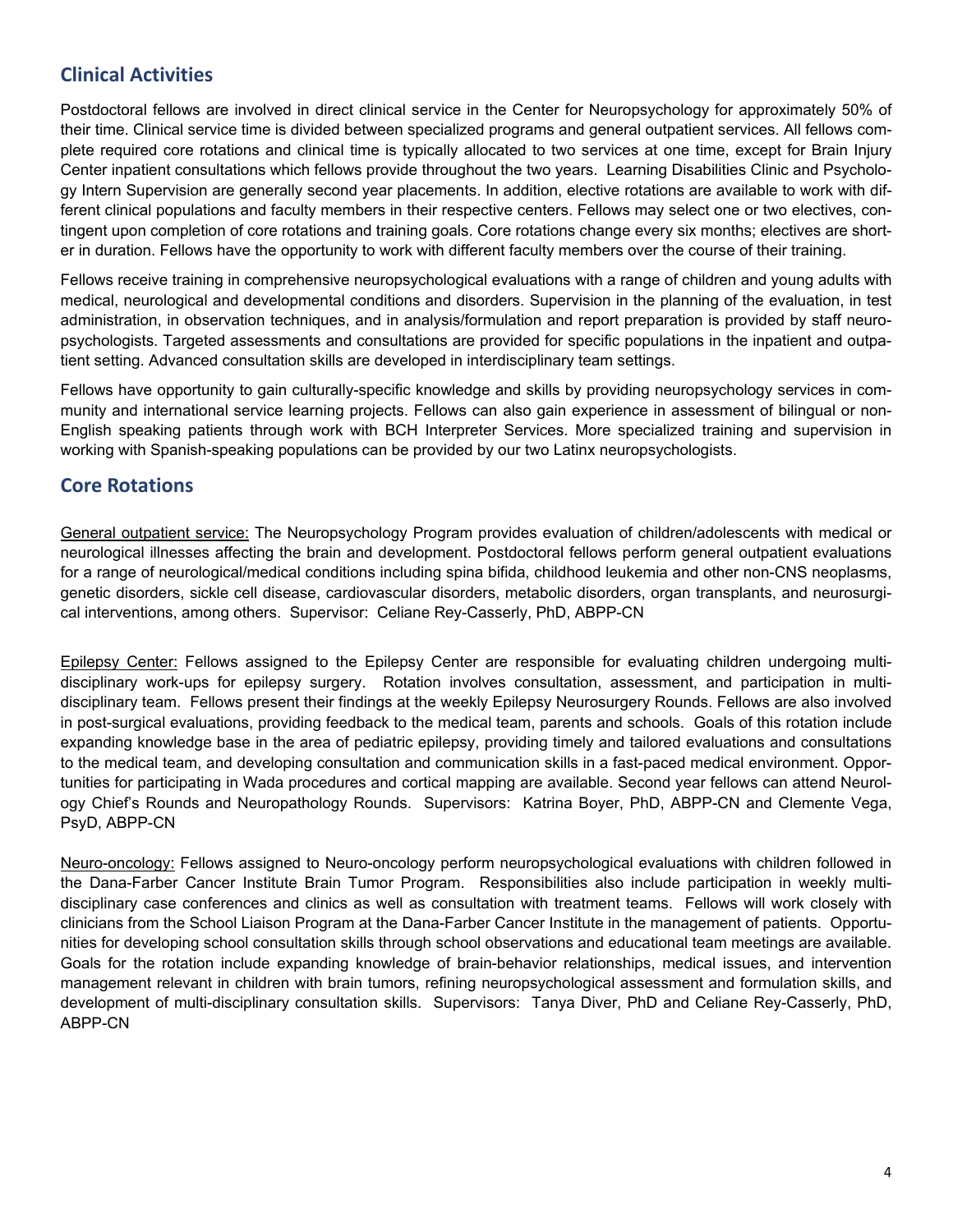Craniofacial Anomalies: Fellows assigned to the Cleft and Craniofacial anomalies rotation evaluate children followed in the Cleft and Craniofacial Center. Rotation involves consultation, assessment (targeted and comprehensive), and participation in a multidisciplinary team. The multidisciplinary team includes neurosurgery, plastic and oral surgery, complex care pediatrics, dentistry, speech and language, and genetics. Goals of this rotation include expanding knowledge of cleft and craniofacial disorders, such as craniosynostosis (nonsyndromic and syndromic – e.g., Apert syndrome, Saethre -Chotzen syndrome, Muenke syndrome, Crouzon Syndrome, Pfeiffer syndrome) and cleft lip and palate, increasing familiarity with the range of learning, cognitive, and social emotional challenges associated with the medical disorders and medical experience, and development of multi-disciplinary consultations skills. Fellows have the opportunity to attend biweekly team clinic and case conference. The bi-weekly team clinics will include consultations focused on brief intervention planning and assessing need for more comprehensive services. Supervisor: Hoa L. Schneider, PhD

Learning Disabilities Program: Fellows function as members of an inter-disciplinary team providing comprehensive assessments of children with learning disorders. Fellows work with a team of neurologists, clinical psychologists, speech/ language pathologists, reading specialists, and math specialists. Rotation includes evaluation, consultation, supervision, and participation in team deliberations. Goals for the rotation include increased familiarity with a range of learning disorders, gaining a deeper appreciation of academic skills in children and their assessment, appreciation of school processes and special education, development of tailored evaluation techniques, and refinement of consultation skills within an inter-disciplinary team setting. Supervisors: Ferne Pinard, PhD and Deborah Waber, PhD

Brain Injury Center: The Brain Injury Center cares for children from birth through young adulthood with a history of acquired head or spinal cord injury. The goal of the program is to provide the best care practices for the entire spectrum from prevention through long-term follow-up. As a part of the Center, fellows perform inpatient consultations for children admitted to the hospital with traumatic brain injury (TBI). Outpatient experience includes neuropsychological consultation and targeted or comprehensive assessment of patients with mild to severe TBI. In addition, fellows perform neuropsychological consultation within a monthly multi-disciplinary clinic to assist a team of providers from neurology, sports medicine, otolaryngology, ophthalmology, and physical therapy in developing a comprehensive plan of care for children and young adults with persistent post-concussion symptoms. The Center is also involved in ongoing follow-up, educational, prevention, and program evaluation activities. Supervisor: Alex Taylor, PsyD, ABPP-CN

## **Elective Experiences**

Spina Bifida Center: Fellows will have an opportunity to specialize in neurodevelopmental disorders during this outpatient rotation. They will be scheduled with one spina bifida patient per week to complete comprehensive neuropsychological evaluations or more targeted assessments, allowing access to patients with varied functioning levels between the ages of 3 to 25. Fellows will also have the opportunity to attend our weekly clinic and case conference. This multidisciplinary clinic includes three surgical services, complex care pediatrics, and a variety of other specialists (e.g., nursing, GI, nutrition, renal, etc.); consultations focus on brief interventions and recommendations around the effects of their neurodevelopmental disorder as well as work on transition to adulthood. The weekly clinic conference includes monthly consultation with the Child Protection team around a variety of issues. Supervisor: Jennifer Queally, PhD

Stroke and Cerebrovascular Center: The Stroke and Cerebrovascular Center is one of few centers in the U.S. providing comprehensive care for stroke and cerebrovascular disorders in newborns through young adults. The center draws from expertise in Neurology, Neuropsychology, Hematology, Neurosurgery, Neuroradiology, Interventional Radiology, Physiatry, Physical and Occupational Therapy. Fellows conduct comprehensive outpatient evaluations of children with a range of disorders (i.e. ischemic and hemorrhagic stroke, perinatal injury, moyamoya, inflammatory neurovascular conditions), with ample opportunity for preschool assessment, treatment planning with rehabilitative services, and work with non-English speaking families. Fellows participate in inpatient screening of acute stroke patients, and pre-and post-surgical evaluations for moyamoya surgery with the goal to develop diagnostic and treatment planning skills within the medical consultation model. Fellows also attend weekly Neuroradiology conferences and can observe Multidisciplinary Stroke Clinic. Supervisor: Christine Mrakotsky, PhD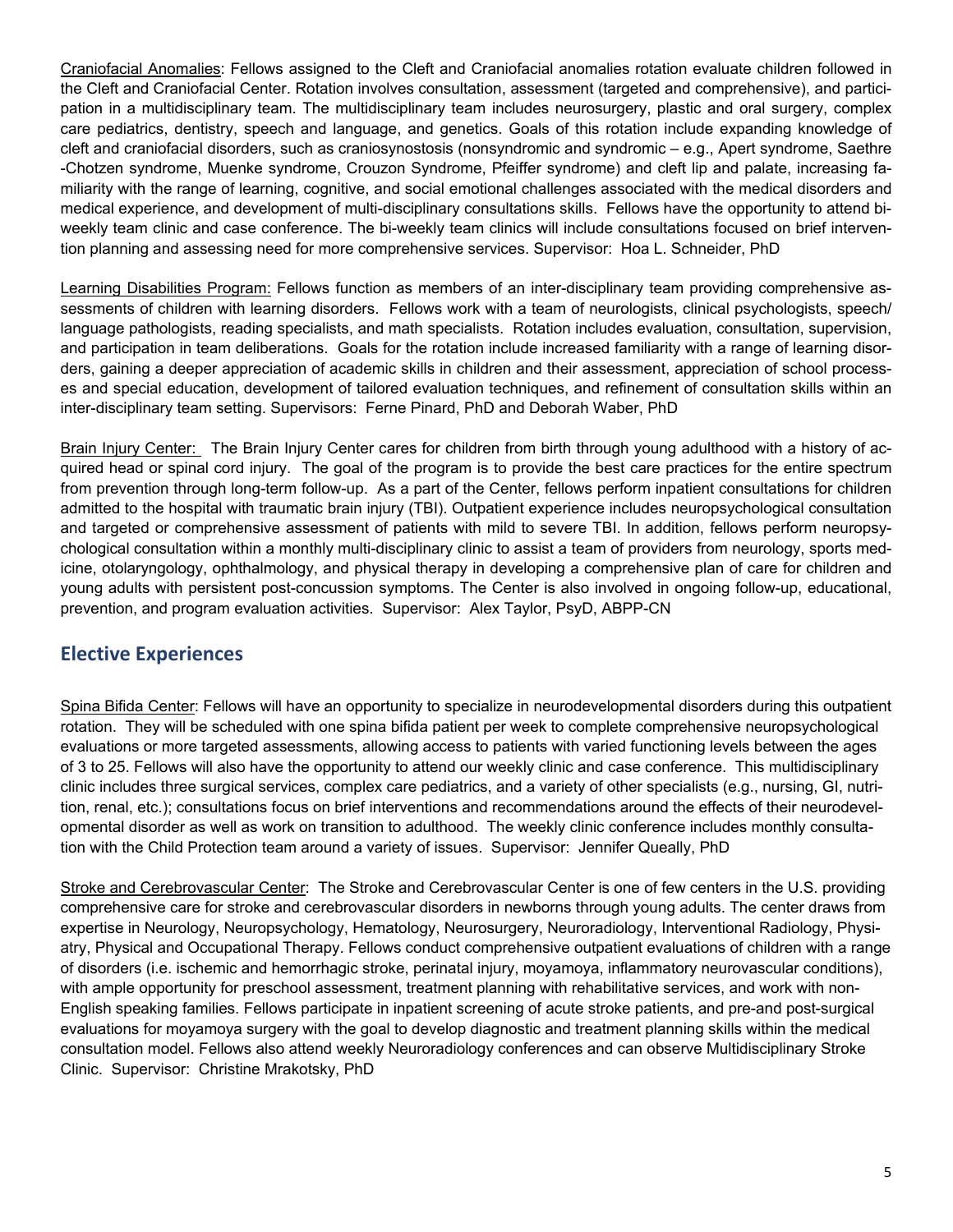Pediatric Neuroimmunology/Multiple Sclerosis Program: Fellows assigned to the Pediatric Multiple Sclerosis and Related Disorders Program will conduct comprehensive and targeted outpatient evaluations of children and young adults with a range of autoimmune disorders that affect their central nervous system (the brain and spinal cord). These disorders include multiple sclerosis, acute disseminated encephalomyelitis, opsoclonus-myoclonus-ataxia syndrome, central nervous system vasculitis, Hashimoto's encephalopathy, lupus and autoimmune encephalitis. Goals of this rotation include expanding knowledge of neuro- inflammatory conditions and impact on cognition, academic and social emotional functioning as well as strengthening case formulation/conceptualization and report writing skills. Fellows will also have the opportunity to participate in the bi-weekly team meeting and a monthly combined case conference with clinicians from Massachusetts General Hospital and Brigham and Women's Hospital. Supervisor: Ferne Pinard, PhD

Infant/Toddler Assessment: Fellows will see infants and toddlers born with spina bifida for developmental assessments at 6, 12, 18, and 24 months. The goals of the follow up are to monitor patients for changes in functioning that may be related to the development of hydrocephalus and provide recommendations for supporting development. Goals are to learn infant and toddler assessment measures, develop skills to evaluate small children, achieve an understanding of early developmental milestones, and provide immediate feedback and recommendations to families and the clinical team. Patients are seen two Fridays a month on the Waltham campus. Supervisor: Jennifer Queally, PhD

International Service Learning: The Service Learning Program (SLP) in Trinidad and Tobago is a program of the Cotton Tree Foundation, a non-governmental organization that serves an under-resourced community in the Port-of-Spain area. This is a one-week (plus weekends) opportunity. Fellows travel to Trinidad in October or June to provide developmental screenings of preschoolers or in January or May (varies by year) to conduct psychoeducational evaluations of school-age children. Fellows provide both direct clinical services and supervision of graduate students (both North American and local) and/or local early career psychologists. They have the opportunity to see the country, taste the food, participate in local activities, and learn from local professionals. Supervisors: Jane Holmes Bernstein, PhD, Ferne Pinard, PhD

Deaf and Hard of Hearing Program: Fellows have the opportunity to participate in clinical activities in the Deaf and Hard of Hearing Program (DHHP), which is an interdisciplinary team of neuropsychology/psychology, speech-language pathology (SLP), and audiology. The DHHP is part of the cochlear implant (CI) program and works closely with surgeons in Otolaryngology. The DHHP also runs an Autism clinic with the Developmental Medicine Center (DMC). Experiences in DHHP include comprehensive outpatient evaluations of children with reduced hearing, participation in pre-and postsurgical evaluations for bilateral and unilateral CI, interdisciplinary evaluations with SLP and DMC in identifying diagnoses of Autism Spectrum Disorder in children with reduced hearing, and opportunities for attendance at CI rounds and DHHP Lunch and Learn seminars. Supervisor: Rachel Landsman, PsyD

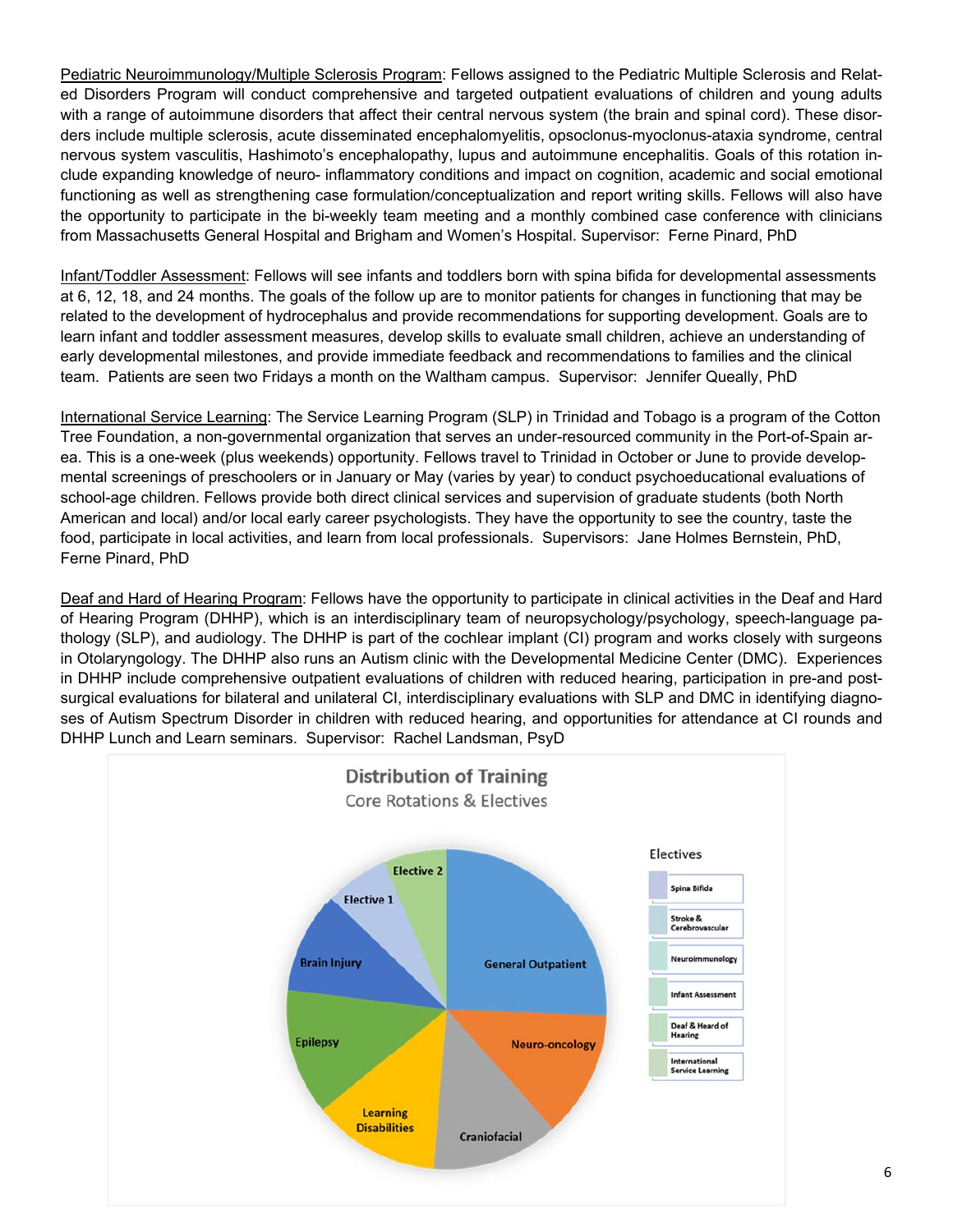## **Training in Supervision and Teaching**

Neuropsychology Intern Clinic: Neuropsychology fellows develop supervision and teaching skills in neuropsychology by supervising psychology interns in their neuropsychology assessment rotation. Fellows work closely with neuropsychology faculty to develop supervision, leadership, and clinic management skills. Supervisors: Sophie Foss, PhD, Ferne Pinard, PhD, and Celiane Rey-Casserly, PhD, ABPP-CN.

Teaching Opportunities: Neuropsychology fellows teach in our Neuropsychology Seminar, in the Longwood Neuropsychology Seminar, and in didactic seminars for other disciplines. In the second year, they present a formal practice sample to the faculty.

## **Sample Schedules**



| Sample Second Year Schedule-Learning Disabilities                                                                                                                                                               |                                                      |                                                                                |                                                                                                                                              |                                  |
|-----------------------------------------------------------------------------------------------------------------------------------------------------------------------------------------------------------------|------------------------------------------------------|--------------------------------------------------------------------------------|----------------------------------------------------------------------------------------------------------------------------------------------|----------------------------------|
| Monday                                                                                                                                                                                                          | Tuesday                                              | Wednesday                                                                      | Thursday                                                                                                                                     | Friday                           |
| • General outpatient evaluation<br>session<br>• Neuropsychology Seminar<br>• Neuropsychology Didactics:<br>Neuroanatomy, Advanced Clinical<br>Analysis, Research Seminar, Fact-<br>Finding, Professional Issues | • Psychology Intern Clinic<br>supervision of interns | .Psychiatry Grand Rounds (2x<br>month)<br>•Supervision general outpa-<br>tient | •Learning Disabilities Clinic<br>evaluations<br>•Supervision learning disabili-<br>ties<br>•Learning Disabilities Program<br>Case Conference | • Research<br>• Epilepsy Seminar |
| On call for inpatient brain injury consults ~2 days/week                                                                                                                                                        |                                                      |                                                                                |                                                                                                                                              |                                  |

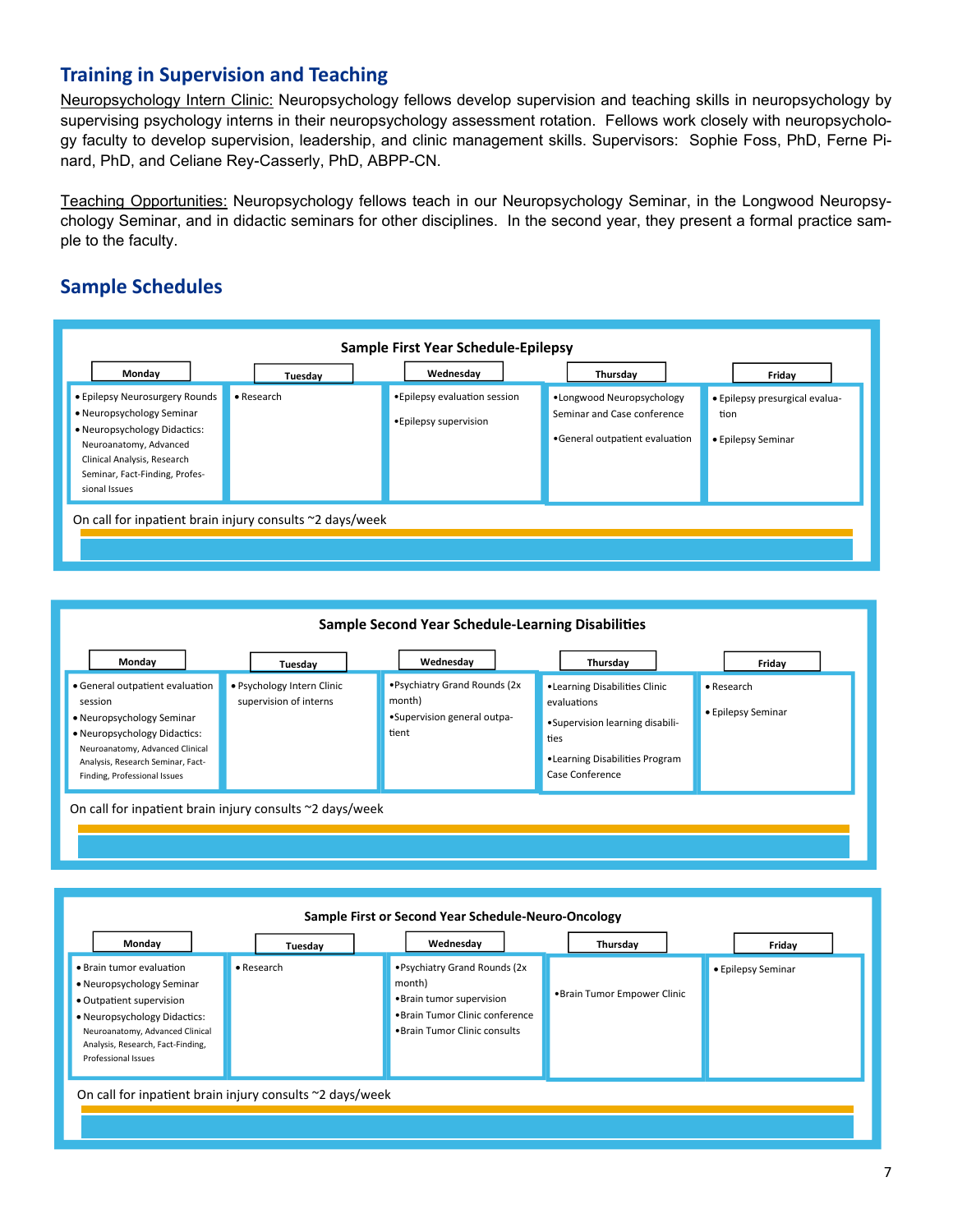## **Research Activities**

Fellows will meet with faculty early in the program to develop personal goals for research during their two year stay. This may include working on existing research projects, such as bringing dissertation research to publication, or undertaking new projects, using existing data sets in areas of investigation in our program. These include long-term neurobehavioral outcomes of children treated for cancer (brain tumors, leukemia), the neurodevelopmental bases of learning disabilities, neurobehavioral and brain development in gastrointestinal inflammatory disorders, neuropsychological outcomes in spina bifida, neurodevelopmental outcomes after perinatal and pediatric stroke, and neurobehavioral consequences of epilepsy, neurofibromatosis, craniofacial disorders, and head injury. They will also be assigned to currently ongoing research projects where they can participate in data collection and data management and participate in research design and methodology deliberations. Residents will attend didactic sessions, focusing on skills that will prepare them for independence as investigators, such as reviewing and writing journal articles, as well as preparing IRB protocols and grants.

## **Didactic Seminars**

Fellows attend seminars focusing on clinical, academic/research, and professional issues. The Neuropsychology Seminar is coordinated by Center for Neuropsychology faculty. Clinical topics covered include: theoretical bases of assessment; diagnostic methodology; selection, administration and interpretation of tests/ tasks/techniques; communication of findings, written (chart notes, consults, formal reports) and oral (feedback sessions); integration of issues of diversity and culture; strategies for intervention and management; consultation in medical multidisciplinary clinics and with outside professionals. The seminar covers a range of disorders seen in pediatric neuropsychology. Brain behavior relationships in children, learning disorders, developmental neuropathology, cultural and ethical concerns, clinical research design, and professional issues are discussed in detail throughout the year. Didactics for fellows also include small group functional neuroanatomy tutorial, professional issues, fact-finding and research seminar. Fellows also attend the Center for Brain/Mind Medicine Seminar Series (Brigham & Women's Hospital) and the Longwood Area Neuropsychology Seminar. Fellows may attend Boston Children's Neurology, Neurosurgery, and Psychiatry Rounds and are expected to participate in the many conferences and seminars offered in the hospital, Harvard Medical School, and local institutions.

#### **Supervision**

Supervision is provided by the faculty in the Center for Neuropsychology and involves in vivo observation as well as oneto-one meetings. Fellows receive a minimum of three hours of supervision per week and have the opportunity to work with several different supervisors over the course of their training. Group supervision experiences are also provided to address clinical analysis skills, professional development, and preparation for board certification. At the beginning of the training year, and on a regular basis thereafter, the fellow's training needs are reviewed and discussed. Arrangements are made to provide appropriate didactic experiences to meet educational needs. Participation in other clinics in the hospital to obtain specialized training in specific areas can be arranged on an individual basis with the postdoctoral fellow. Progress, competencies, and training goals are discussed and evaluated on a regular basis.

#### **Center Meetings**

All fellows and faculty attend monthly Center-wide meetings. These meetings offer an opportunity for fellows and faculty to discuss current topics surrounding clinical, operational, educational, professional and social activities of the Center. Fellows also participate alongside faculty in workgroups dedicated to various topics related to equity and inclusion, professional development, and workplace culture within the Center for Neuropsychology. The current workgroups include the Diversity, Equity and Inclusion Workgroup, Recruitment and Retention Workgroup, and Social Committee.

## **Training Outcomes**

Graduates of our program obtain positions in clinical service, research, and teaching. Many of our current leaders in pediatric neuropsychology have trained at Boston Children's Hospital. Our follow-up data on all of our graduates show that 57% of our graduates go on to initial positions in medical centers/hospitals, 27% independent practice, and 7% academic teaching. In 1996, our program moved to a 2 year model of training. Graduates completing the current two year program primarily obtained positions in medical center/hospital settings (72%) with 20% going into independent practice settings. Program graduates consistently rate quality of supervision, whole child perspective, and range of training opportunities very highly.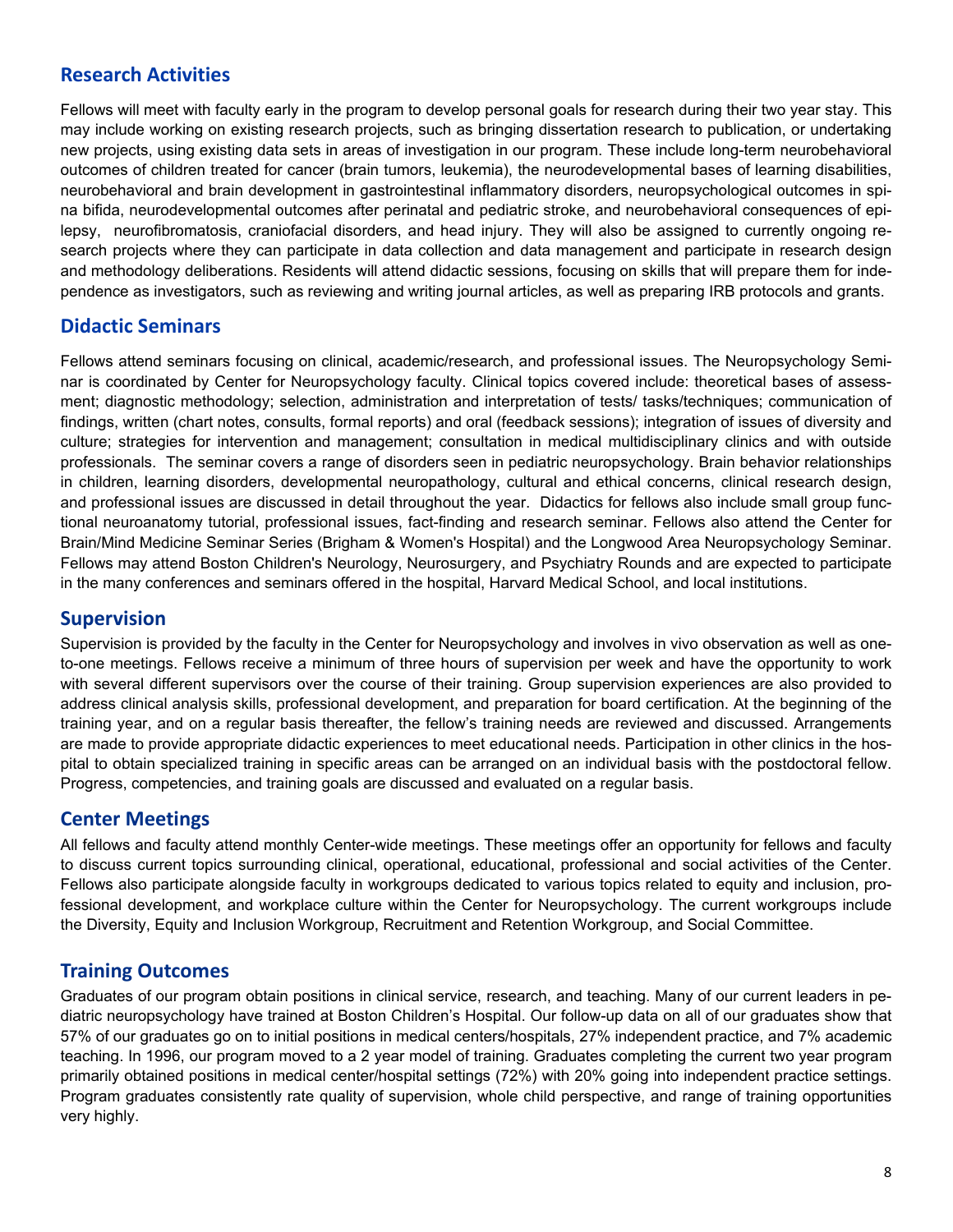#### **POSITIONS**

The Center for Neuropsychology, Boston Children's Hospital is offering two postdoctoral fellowship position in Neuropsychology for the 2022-2024 training period. This is a TWO-YEAR, FULL-TIME training experience (at least 2000 hours per year). The fellow's time is divided between clinical service delivery in the Center, didactics, and research activities. The stipend is \$57,075. Benefits include medical/dental insurance, 20 vacation/professional leave days, and 10 hospital holidays yearly. Travel support is available for conference participation for fellows presenting research. Fellows receive an academic appointment as Clinical Fellow in Psychology at the Harvard Medical School and have access to resources through the medical school. The Boston Children's Hospital Postdoctoral Residency in Neuropsychology Program is a member of the Association of Postdoctoral Programs in Clinical Neuropsychology (APPCN), the standards, procedures and mission of which it endorses.

#### **QUALIFICATIONS**

The successful applicant will have a PhD or PsyD in clinical, counseling, or school psychology from an APA/CPA accredited doctoral program and have completed a psychology internship in an APA/CPA accredited program. In addition to these general requirements, all applicants must present evidence of substantial clinical experience with children, including use and interpretation of basic psychological tests, of course work in physiological psychology, neuroanatomy, and neuropsychology, of training and competence in addressing issues of diversity and individual differences, and of a commitment to clinical research. Please include a list of relevant courses (title, instructor, location, year) and representative publications or published abstracts with application. Boston Children's Hospital is an Affirmative Action/Equal Opportunity Employer. Qualified applicants will receive consideration for employment without regard to their race, color, religion, national origin, sex, sexual orientation, gender identity, protected veteran status or disability. We place a strong emphasis on the values of equality, diversity, and compassion. The starting date for the fellowship is September 1, 2022.

#### **APPLICATION PROCEDURES**

Interested candidates are asked to forward the following materials via email to Ms. Courtney Kellogg, courtney.kellogg@childrens.harvard.edu

- Letter of interest
- Application information sheet
- Curriculum vitae
- Certified transcript of all doctoral work
- Copies of two de-identified neuropsychological evaluation reports
- Three letters of reference
- APPCN Doctoral Training Verification Form

Please contact Ms. Courtney Kellogg, 617 355-4563, courtney.kellogg@childrens.harvard.edu to obtain more information. Please submit application materials electronically to Ms. Kellogg. Letters of reference can be sent by email to Dr. Rey-Casserly. *Early application is encouraged.* 

For further information contact Celiane Rey-Casserly, PhD, ABPP-CN, Director, Center for Neuropsychology, 617 355- 6708; fax 617 730-0319; celiane.rey-casserly@childrens.harvard.edu

The Boston Children's Hospital Neuropsychology Postdoctoral Training Program is a member of the Association of Postdoctoral Programs in Clinical Neuropsychology and participates in the Resident Matching Program administered by the National Matching Service. Information about the APPCN Resident Matching Program is available at www.natmatch.com/appcnmat. Instructions about the match and a copy of the Applicant Agreement form required to register for the match are available at this web site. APPCN member programs expect applicants to have completed all requirements for the doctoral degree prior to beginning a postdoctoral residency. All registered applicants in the APPCN Match should download the Doctoral Training Verification Form from the APPCN web site (www.appcn.org ) and have the form completed by their dissertation advisor or Director of Clinical Training. This form should be submitted with application materials. Only those applicants who register for and participate in the Match can be matched to our program. Further information is available on the APPCN Web Site www.appcn.org. Our program code number is 9673

**INTERVIEWS:** Interviews with competitive candidates will conducted virtually via Zoom on two interview days in January 2022. Opportunities for open virtual session with current neuropsychology fellows will be arranged.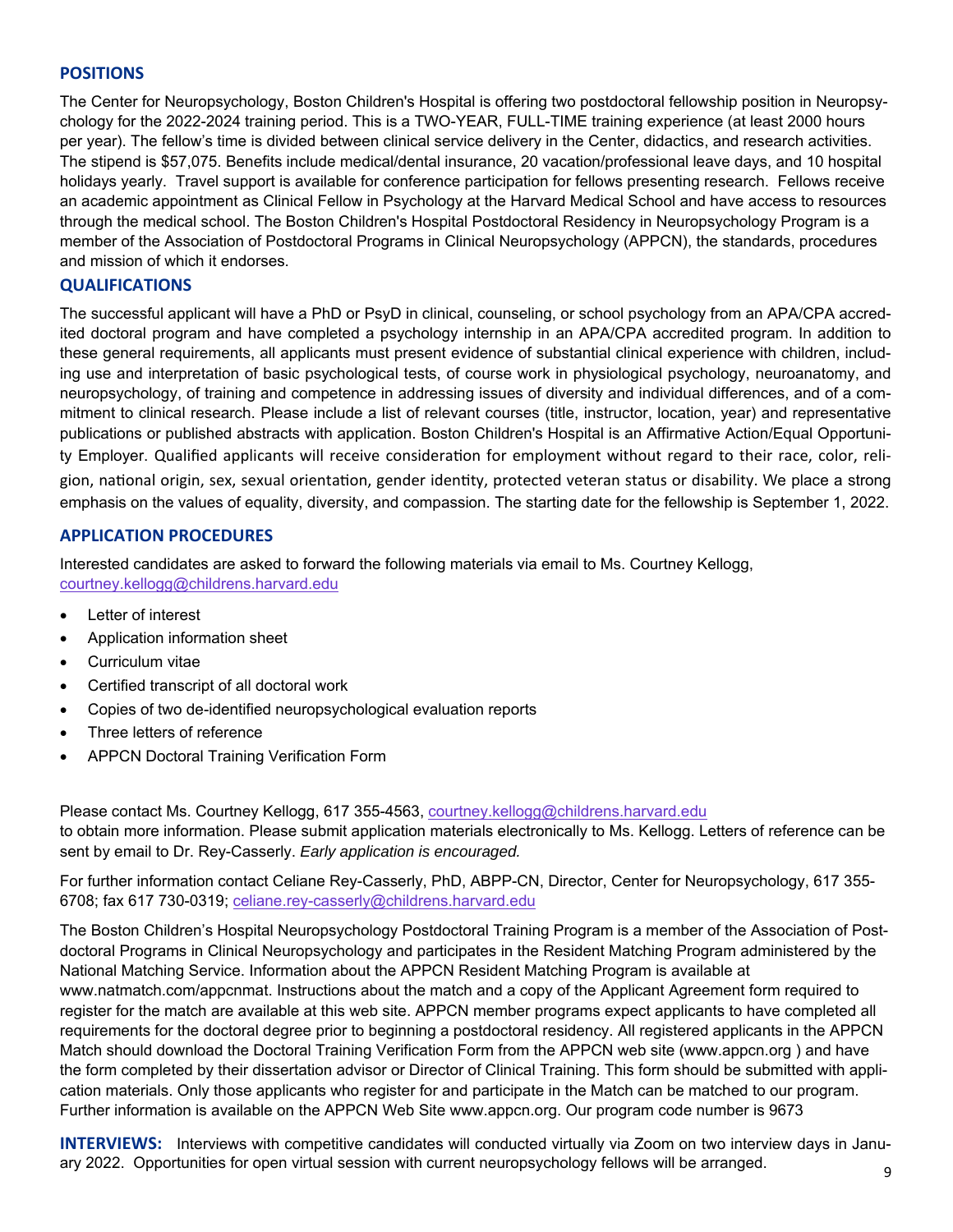#### **Center for Neuropsychology Faculty**

#### Celiane Rey-Casserly, Ph.D., ABPP-CN

Director, Center for Neuropsychology

Assistant Professor of Psychology, Department of Psychiatry, Harvard Medical School

Interests: neurobehavioral outcomes in childhood brain tumors; neuropsychological profiles in neurofibromatosis‐1; long‐ term outcomes in childhood medical disorders; education and training in professional psychology and clinical neuropsychology; neuropsychological assessment of Latinx children

#### Alyssa Ailion, PhD

Instructor in Psychology, Department of Psychiatry, Harvard Medical School

Interests: Epilepsy, neurosurgical neuropsychology, language development, plasticity, brain imaging, structural and func‐ tional connectivity, and measure/methods development

#### Jane Holmes Bernstein, PhD

Associate Professor of Psychology, Department of Psychiatry, Harvard Medical School

Interests: models of pediatric neuropsychological assessment; neuropsychological development in early childhood; service learning development in international settings

#### Katrina Boyer, PhD, ABPP-CN

Director, Neuropsychology of Epilepsy Program

Assistant Professor of Psychology, Department of Psychiatry, Harvard Medical School

Interests: neurodevelopmental aspects of pediatric epilepsy; assessment and prevention of psychiatric co-morbidities in childhood epilepsy

#### Tanya Diver, PhD

Instructor in Psychology, Department of Psychiatry, Harvard Medical School

Interests: neurobehavioral outcomes in childhood brain tumors; social development in childhood brain tumors

#### Sophie Foss, PhD

Instructor in Psychology, Department of Psychiatry, Harvard Medical School

Interests: fetal, infant, and toddler development; early childhood assessment; developmental origins of health and disease (DOHAD)

#### Peter Isquith, PhD

Instructor in Psychology, Department of Psychiatry, Harvard Medical School

Interests: development and disorders of self‐regulation across the lifespan; clinical specialty in working with Deaf and hard of hearing individuals; international assessment for child development and support

#### Rachel Landsman, PsyD

Instructor in Psychology, Department of Psychiatry, Harvard Medical School

Interests: neuropsychological and psychosocial impact of hearing loss (including hearing loss at birth and hearing loss due to medical histories); clinical specialty in working with Deaf and hard of hearing individuals; pre and post-surgical Cochlear Implant evaluations

#### Christine Mrakotsky, PhD

Assistant Professor of Psychology, Department of Psychiatry, Harvard Medical School

Interests: pediatric stroke and cerebrovascular disorders; plasticity after perinatal injury; brain-immune and brain-gut function, microbiome, neurodevelopment in pediatric inflammatory disease; neuroimaging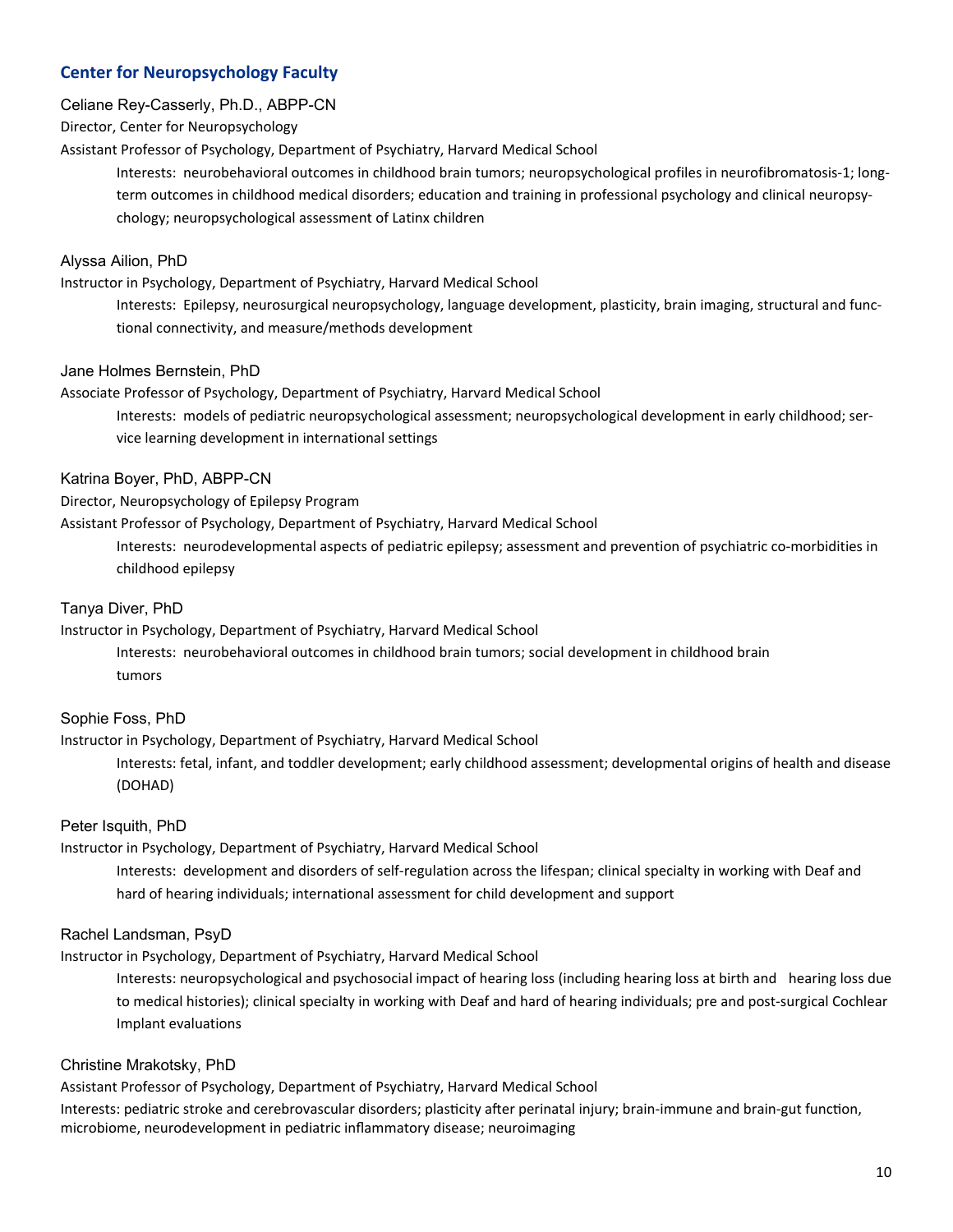#### Ferne Pinard, PhD

#### Instructor in Psychology, Department of Psychiatry, Harvard Medical School

Interests: pediatric multiple sclerosis and neuroinflammatory disorders; opsoclonus myoclonus; health policy and interna‐ tional settings

#### Jennifer Turek Queally, PhD

Assistant Professor of Psychology, Department of Psychiatry, Harvard Medical School Interests: infant development; spina bifida, adolescent transition to adulthood in chronic medical conditions; professional psychology training; development of self‐regulation skills in childhood

#### Hoa Lam Schneider, PhD

Instructor in Psychology, Department of Psychiatry, Harvard Medical School

Interests: craniofacial disorders, including nonsyndromic and syndromic craniosynostosis, learning disabilities, develop‐ ment of executive control and self‐regulation capacity in children

#### Alex Taylor, PsyD, ABPP-CN

Director of Neuropsychology, Brain Injury Center

- Instructor in Psychology, Department of Psychiatry, Harvard Medical School
	- Interests: acquired brain Injury, mild traumatic brain injury (mTBI), sports related concussion

#### Clemente Vega, PsyD, ABPP-CN

Instructor in Psychology, Department of Psychiatry, Harvard Medical School

Interests: language and memory outcomes following epilepsy surgery; brain mapping in epilepsy conditions; assessment of Spanish English bilingual children

#### Deborah Waber, PhD

Director, Learning Disabilities Program

Professor of Psychology, Department of Psychiatry, Harvard Medical School

Interests: normative brain and behavioral development, developmentally based disabilities, especially learning disabilities, and pediatric conditions that affect brain development.

#### **Selected Neuropsychology Faculty Publications**

- **Ailion, A. S**., Hortman, K., & King, T. Z. (2017). Childhood brain tumors: A systematic review of the structural neuroimaging litera‐ ture. *Neuropsychology Review*, *27*(3), 220–244. https://doi.org/10.1007/s11065‐017‐9352‐6
- **Ailion, A. S.**, King, T. Z., Wang, L., Fox, M. E., Mao, H., Morris, R. M., & Crosson, B. (2016). Cerebellar atrophy in adult survivors of childhood cerebellar tumor. *Journal of the International Neuropsychological Society*, *22*(5), 501–511. https://doi.org/10.1017/ S1355617716000138
- **Ailion, A. S.**, King, T. Z., Roberts, S. R., Tang, B., Turner, J. A., Conway, C. M., & Crosson, B. (2020). Double dissociation of auditory attention span and visual attention in long‐term survivors of childhood cerebellar tumor: A deterministic tractography study of the cerebellar‐frontal and the superior longitudinal fasciculus pathways. *Journal of the International Neuropsychological Society*. https://doi.org/10.1017/S1355617720000417
- American Psychological Association\*. (2015). Guidelines for clinical supervision in health service psychology (Guidelines authored by the APA Board of Educational Affairs Task Force on Supervision Guidelines: Carol Falender, Beth Doll, Michael Ellis, Rodney K. Goodyear, Nadine Kaslow, Stephen McCutcheon, Marie Miville, **Celiane Rey‐Casserly**, and Catherine Grus.) *American Psychologist*.
- Baron IS, & **Rey‐Casserly C**. (2010). Extremely preterm birth outcome: a review of four decades of cognitive research. *Neuropsychology Review, 20*(4), 430‐452.
- Baron, IS, & **Rey‐Casserly, C**. (Eds.) (2013). *Pediatric Neuropsychology: Medical Advances and Lifespan Outcomes*. Oxford Univer‐ sity Press.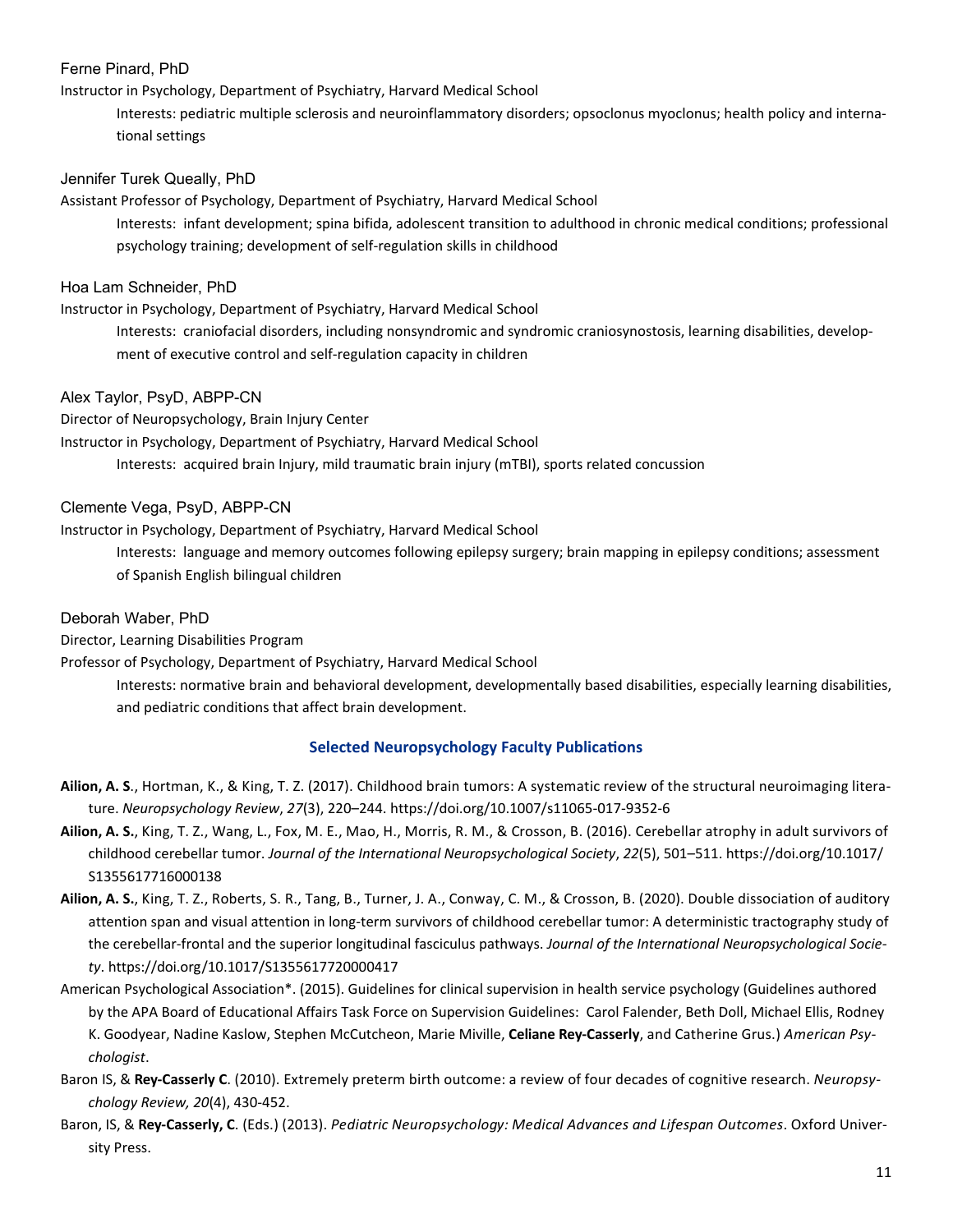- Barry TD, **Pinard FA**, Barry CT, Garland BH, & Lyman RD. (2011). The utility of home problem pervasiveness and severity in classify‐ ing children identified with attention‐deficit/hyperactivity disorder. *Child Psychiatry & Human Development, 42*(2), 152‐165.
- Blackwell, L.S., Robinson, A, Proctor, M.R., & Taylor, A.M. (2017). Same care, different populations: Return-to-learn practices following concussion in primary and secondary schools. *Journal of Child Neurology*, 32(3):327‐333.
- Bearden, DJ, Waber, DP, Schreiber, JE, Mrakotsky, C. (2020). Functional abdominal pain symptom severity: Associations between cognition and emotion in a pediatric sample. Applied Neuropsychology Child, doi: 10.1080/21622965.2020.175810
- **Bernstein JH**. (2012). Clinical encounters of the ADHD kind: the unique role of neuropsychology. *Applied Neuropsychology Child, 1*(2), 105‐111.
- **Bernstein JH**. (2013). Process analysis in the assessment of children. In L Ashendorf, D Libon (eds.). *The Boston Process Approach to Neuropsychological Assessment*. New York: Oxford University Press. 2013 pp.300‐313.
- Bernstein JH, Waber DP. (2018). Executive capacities from a developmental perspective. In L Meltzer (ed.), *Understanding execuƟve funcƟon: implicaƟons and opportuniƟes for the classroom*, 2nd ediƟon. New York, NY: Guilford Press, pp. 57‐81.
- Boyer, K. (2019). Preoperative neuropsychological and cognitive assessment. In: Cataltepe, O. Jallo, G., editors. Pediatric Epilep*sy Surgery: PreoperaƟve Assessment and Surgical Treatment*, 2nd Ed. New York: Thieme.
- Buranahirun C, Walsh K, **Mrakotsky C**, Croteau SE, Rajpurkar M, Kearney S, Hannemann C, Wilkening GN, Shapiro KA, Holbrook J, Cooper DL. (2020) An update on cognitive and behavioral issues in children and young adults with hemophilia: a 25-year journey from the Hemophilia Growth and Development Study to current eTHINK study. *Pediatric Blood and Cancer*, 67(1):e28004. PMID: 31595670
- Cassidy AR, Bernstein, JH, Bellinger, DC, Newburger, JW, DeMaso, DR. (2019). Visual-spatial processing style is associated with psychopathology in adolescents with critical congenital heart disease. *Clin Neuropsychol*, 33(4), 760-778.
- Cassidy AR, Williams PL, Leidner J, Mayondi G, Ajibola G, Makhema J, Holding PA, Powis KM, Batlang O, Petlo C, Shapiro R, **Kammer‐ er B**, Lockman S. (2019). In utero efavirenz exposure and neurodevelopmental outcomes in HIV‐exposed uninfected children in Botswana. *Pediatr Infect Dis J.* 2019;38(8):828‐834.
- Cole, P.D., Finkelstein, Y., Stevenson, K.E., Blonquist, T.M., Vijayanathan, V., Silverman, L.B., Neuberg, D.S., Sallan, S.E., Robaey, P., **Waber, D.P.** (2015). Polymorphisms in genes related to oxidative stress are associated with inferior cognitive function after therapy for childhood ALL. Journal of Clinical Oncology, 29(1):82‐91. PMID: 25987702
- Faridi N, Karama S, Burgaleta M, White MT, Evans AC, Fonov V, Collins DL, & **Waber DP**. (2014, July 7). Neuroanatomical Correlates of Behavioral Rating Versus Performance Measures of Working Memory in Typically Developing Children and Adolescents. *Neuropsychology*. 29(1), 82‐91. doi: 10.1037/neu0000079.
- Ferrari, L.R., O'Brien, M.J., **Taylor, A.M.**, Matheney, T.H., Zurakowski, D., Slogic, K., Anderson, M., Rockoff, M., & Tasker, R.C. (2017). Concussion in Pediatric Surgical Patients Scheduled for Time-Sensitive Surgical Procedures. *Concussion*, 1:1-8.
- Guerriero, R.J., Kuemmerle, K., Taylor, A.M., Pepin, M., Wolff, R., & Meehan, W.P. (2018). The Association Between Premorbid Conditions in School-Aged Children With Prolonged Concussion Recovery. *Journal of Child Neurology,* 33(2):168-173.
- Gonzalez‐Heydrich J, Hsin O, Gumlak S, Kimball K, Rober A, Azeem MW, Hickory M, **Mrakotsky C**, Torres A, Mezzacappa E, Bour‐ geois B, & Biederman J. (2014). Comparing sƟmulant effects in youth with ADHD symptoms and epilepsy. *Epilepsy and Behavior, 36C*, 102‐107.
- Health Service Psychology Education Collaborative (Rey-Casserly, C., member). (2013). Professional psychology in health care services: A blueprint for education and training. American Psychologist, 68(6), 411-426.
- **Kammerer, B., Isquith, P. K.,** & Lundy, S. (2013). Approaches to assessment of very young children in Africa in the context of HIV. In M. J. Boivin, B. Giordani, M. J. Boivin, B. Giordani (Eds.), *Neuropsychology of children in Africa: Perspectives on risk and resilience* (pp. 17‐36). New York, NY, US: Springer Science + Business Media. doi:10.1007/978‐1‐4614‐6834‐9\_2
- Kapetanovic S, Griner R, Zeldow B, Nichols S, Leister E, Gelbard HA, Miller TL, Hazra R, Mendez AJ, Malee K, **Kammerer B**, Williams PL, & Pediatric HIV/AIDS Cohort Study Team. (2014). Biomarkers and neurodevelopment in perinatally HIV‐infected or exposed youth: a structural equaƟon model analysis. *AIDS, 28*(3), 355‐364.
- Keethy D, Mrakotsky C, & Szigethy E. (2014). Pediatric inflammatory bowel disease and depression: treatment implications. Current *Opinion Pediatrics, 26*(5), 561‐567.
- Killory BD, Bai X, Negishi M, **Vega C**, Spann MN, Vestal M, Guo J, Berman R, Danielson N, Trejo J, Shisler D, Novotny EJ Jr, Constable RT, & Blumenfeld H. (2011). Impaired attention and network connectivity in childhood absence epilepsy. Neuroimage, 56(4), 2209‐2217.
- Lehman LL, Maletsky K, Beaute J, Rakesh K, Kapur K, Rivkin MJ, **Mrakotsky C**. (2020). Prevalence of Symptoms of Anxiety, Depres‐ sion, and Post-traumatic Stress Disorder in Parents and Children Following Pediatric Stroke. *J Child Neurol.* 35(7):472-479. Pub-Med PMID: 32202201.
- Meehan WP 3rd, d'Hemecourt P, Collins CL, Taylor AM, & Comstock RD. (2012). Computerized neurocognitive testing for the management of sport‐related concussions. *Pediatrics, 129*(1), 38‐44.
- Meehan, W.P., **Taylor, A.M.**, Berkner, P., Sandstrom, N.J., Peluso, M.W., Kurtz, M.M., Pascual‐Leone, A., Mannix, R. (2016). Division III collision sports are not associated with neurobehavioral quality of life. *Journal of Neurotrauma, 33*(2):254‐9.
- Meehan WP 3rd, **Taylor AM**, & Proctor M. (2011). The pediatric athlete: younger athletes with sport‐related concussion. *Clinical*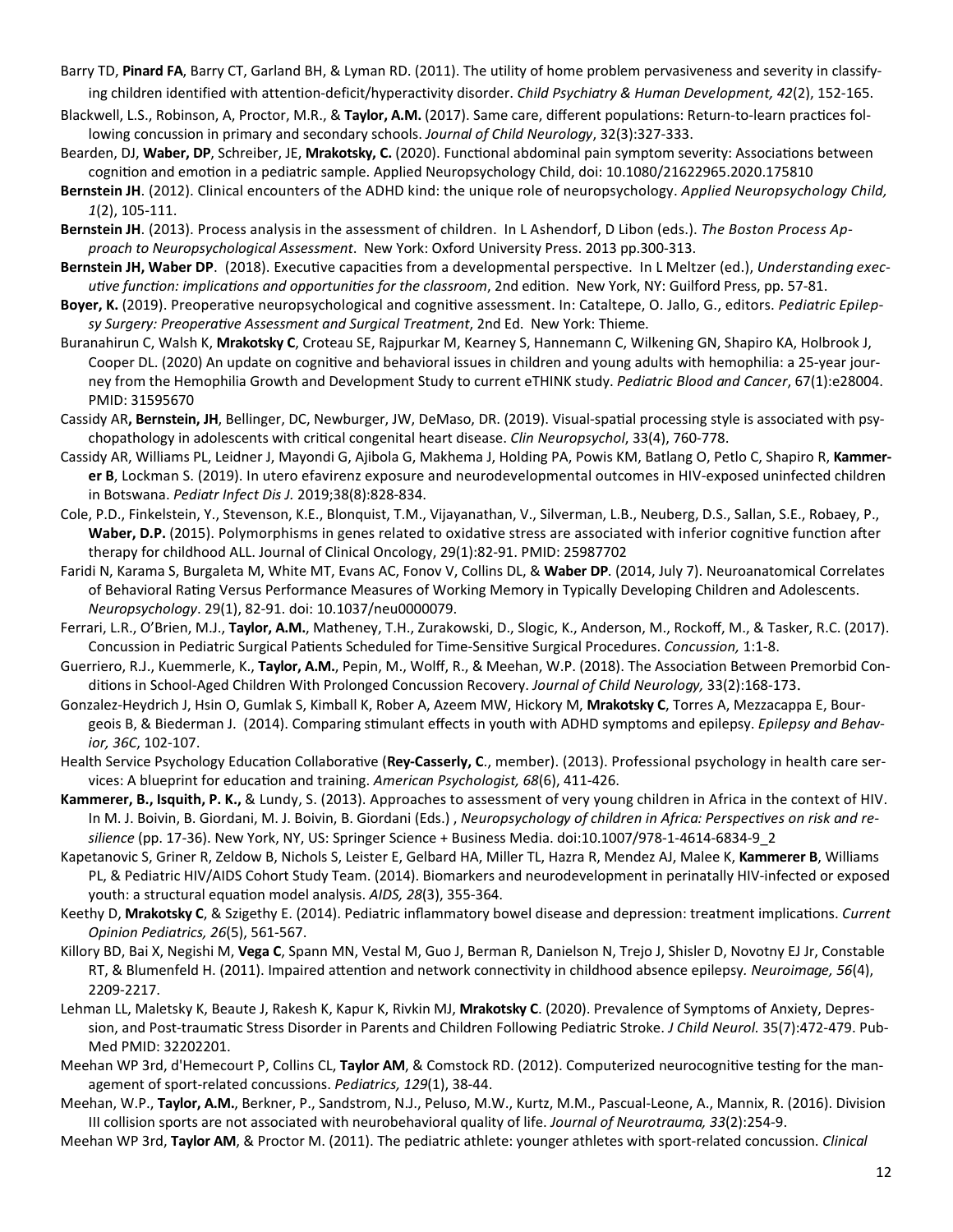*Sports Medicine, 30*(1), 133‐144.

- **Mrakotsky C**, Forbes PW, **Bernstein JH**, Grand RJ, Bousvaros A, Szigethy E, & **Waber DP**. (2013). Acute cognitive and behavioral effects of systemic corticosteroids in children treated for inflammatory bowel disease. *Journal of the International Neuropsychological Society, 19*(1), 96‐109.
- **Mrakotsky C**, Silverman LB, Dahlberg SE, Alyman MC, Sands SA, **Queally JT**, Miller TP, Cranston A, Neuberg DS, Sallan SE, & **Wa‐ ber DP**. (2011). Neurobehavioral side effects of corticosteroids during active treatment for acute lymphoblastic leukemia in children are age‐dependent: report from Dana‐Farber Cancer Institute ALL Consortium Protocol 00‐01. *Pediatric Blood Cancer, 57*(3), 492‐498.
- **Mrakotsky C**, **Waber DP**. Chemotherapy agents for treatment of acute lymphoblastic leukemia. (2006). In: Bellinger D, editor. Human Developmental Neurotoxicology. New York (NY): Taylor and Francis, p. 131‐147.
- Mrakotsky C. Commentary in Lehman C. For Your Patients-Neonatal Stroke: The Factors That Lead to Positive Outcomes After Perinatal Arterial Ischemic Stroke. *Neurology Today*: October 4, 2018 ‐ Volume 18 ‐ Issue 19 ‐ p 28–35 doi: 10.1097/01.NT.0000547365.35036.85
- Muñoz M, Nelson A, Johnson M, Godoy N, Serrano E, Chagua E, Valdivia J, Santacruz J, Wong M, Kolevic L, **Kammerer B, Vega C**, Vibbert M, Lundy S, Shin S (2016). Community‐Based needs assessment of neurodevelopment, caregiver, and home environ‐ ment factors in young children affected by HIV in Lima, Peru. *J Int Assoc Provid AIDS Care,* 25: 1‐7.
- Paquin, H., **Taylor, A.M.**, & Meehan, W.P. (2018). Office‐based concussion evaluation, diagnosis, and management: Pediatric. In Hainline, B. & Stern, R. (Eds), *Sports Neurology.* (pp. 107‐118). St. Louis, MI: Elsevier
- **Queally, J. & Diver, T.** (2018). The integration of neuropsychology in pediatric care teams. In K.M. Sanders (Ed), *Physician's Field Guide to Neuropsychology – Collaborative Instruction Through Clinical Case Examples*, New York, Springer.
- Raghuram, A., Gowrisankaran, S., Swanson, E., Zurakowski, D., Hunter, DG, **Waber, DP.** (2018) Frequency of visual deficits in children with developmental dyslexia. JAMA Ophthalmol, 136, 1089‐1095. PMID: 30027208.
- Raghuram, A, Hunter, DG, Gowrisankaran, S, **Waber, DP.** (2019). Self‐reported visual symptoms in children with developmental dyslexia. Vision Research, 155; 11‐16. PMID: 30528188.
- **Rey‐Casserly, C**. Lifespan aspects of brain tumors. In: *Principles and Practice of Lifespan Developmental Neuropsychology*, S. Hunter & J. Donders (Eds.). New York: Cambridge University Press; 2010.
- **Rey‐Casserly C, Diver T**. Cerebral neoplasm: Medulloblastoma. In: Morgan JE, Baron IS, Ricker JH, editors. *Casebook of Clinical Neuropsychology*. New York: Oxford Press; 2011, 463‐476.
- **Rey‐Casserly C, Diver T**. (2019). Late effects of pediatric brain tumors. *Current Opinion in Pediatrics,* 31, DOI:10.1097/ MOP.0000000000000837
- **Rey‐Casserly C**, McGuinn L, Lavin A, AAP Committee on Psychosocial Aspects of Child And Family Health, Section On Develop‐ mental And Behavioral Pediatrics. (2019). School-aged children who are not progressing academically: Considerations for pediatricians. *Pediatrics*, 144(4), e20192520
- **Rey‐Casserly C.** and Meadows, M. (2020). Cancers. In: Stucky KJ, Kirkwood MW, Donders J, (Eds.) *Clinical Neuropsychology Study Guide and Board Review*, 2nd Edition. New York: Oxford University Press.
- **Rey‐Casserly C**, Roper B, Bauer R. (2012). Application of a competency model to clinical neuropsychology. *Professional Psychology: Research and Practice,* 43(5), 422‐431.
- **Rey‐Casserly C.** & Spiegler. B. (2018). Pediatric cancer. In *Textbook of Clinical Neuropsychology*, 2nd Edition, J.E. Morgan & J. H. Ricker (Eds.). New York: Taylor & Francis.
- Salinas CM, Berrios Siervo G, **Vega C** (2018). Epilepsia Pediátrica: Características De La Enfermedad, Comorbilidades, Diagnóstico y Tratamiento. Trastornos psicológicos y neuropsicológicos en la infancia y la adolescencia [Book in Spanish titled: *Psychological and Neuropsychological Disorders of Childhood and Adolescence*] (Arango‐Lasprilla, JC, Romero‐García I, Hewitt‐Ramírez N, Rodríguez W Eds.) Manual Moderno.
- Sarco DP, **Boyer K**, Lundy‐Krigbaum SM, Takeoka M, Jensen F, Gregas M, **Waber DP**. (2011). Benign rolandic epilepƟform discharg‐ es are associated with mood and behavior problems. *Epilepsy and Behavior, 22*(2), 298–303
- Stracciolini, A., Amar‐Dolan, L., Howell, D.R., **Taylor, A.M**., Berkner, P., Sandstrom, N., Peluso, M., Kurtz, M., Mannix, R., Meehan W.P. 3rd. (2018) Female Sport Participation Effect on Long‐Term Health‐Related Quality of Life. *Clinical Journal of Sports Medicine*., 30(6), 526‐532.